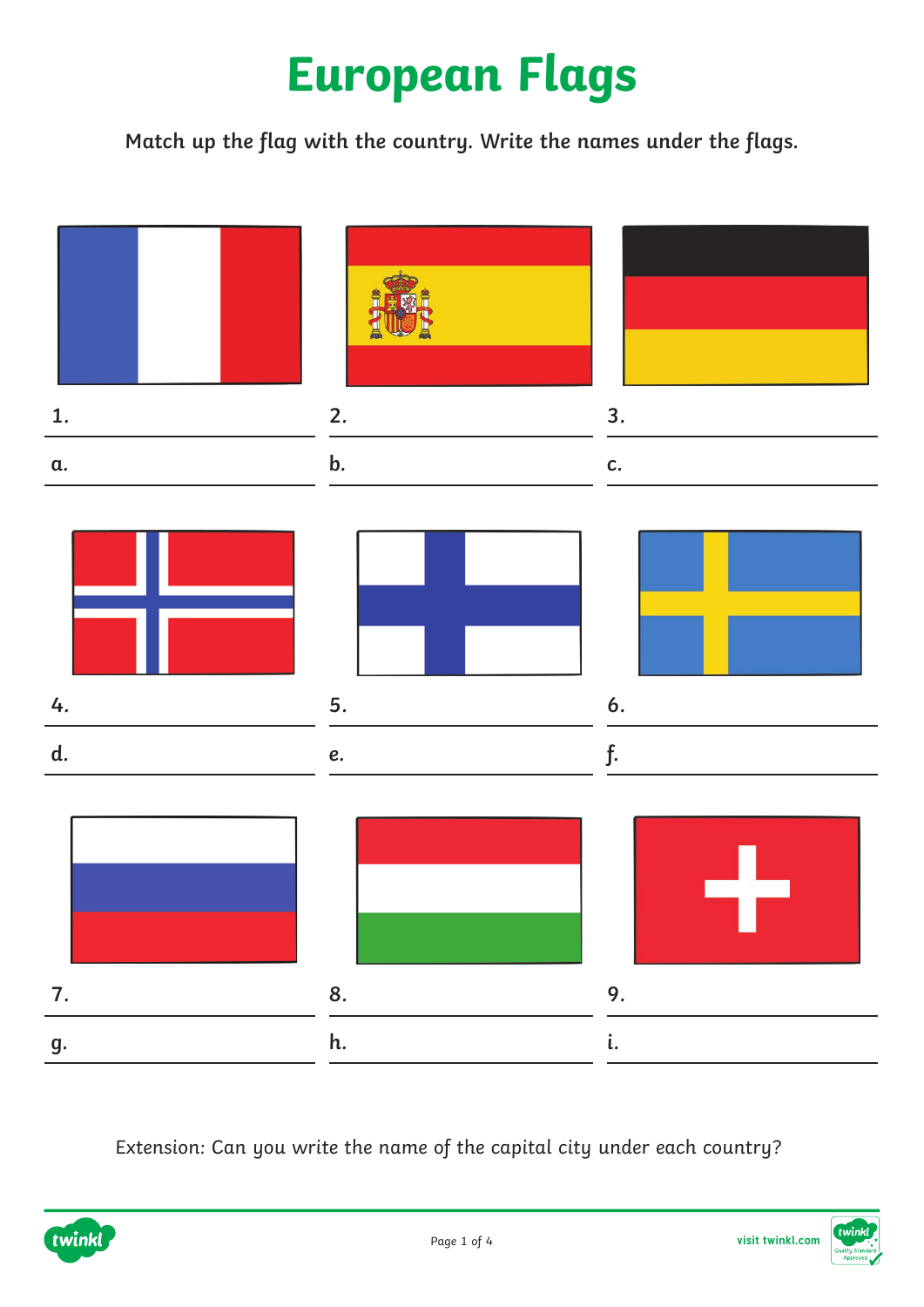**Match up the flag with the country. Write the names under the flags.**



Extension Task: Can you write the name of the capital city under each country?



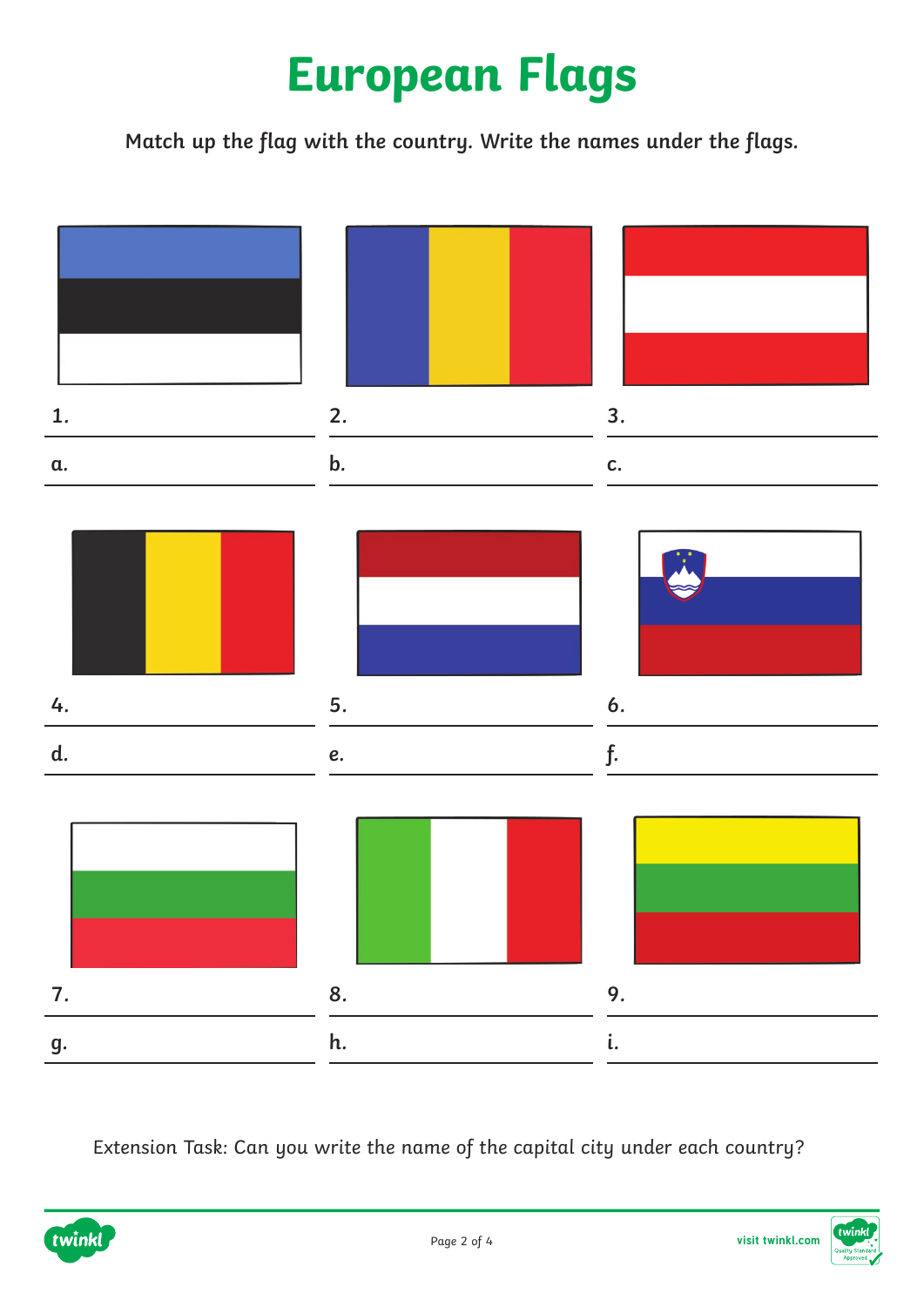**Match up the flag with the country. Write the names under the flags.**



Extension: Can you write the name of the capital city under each country?



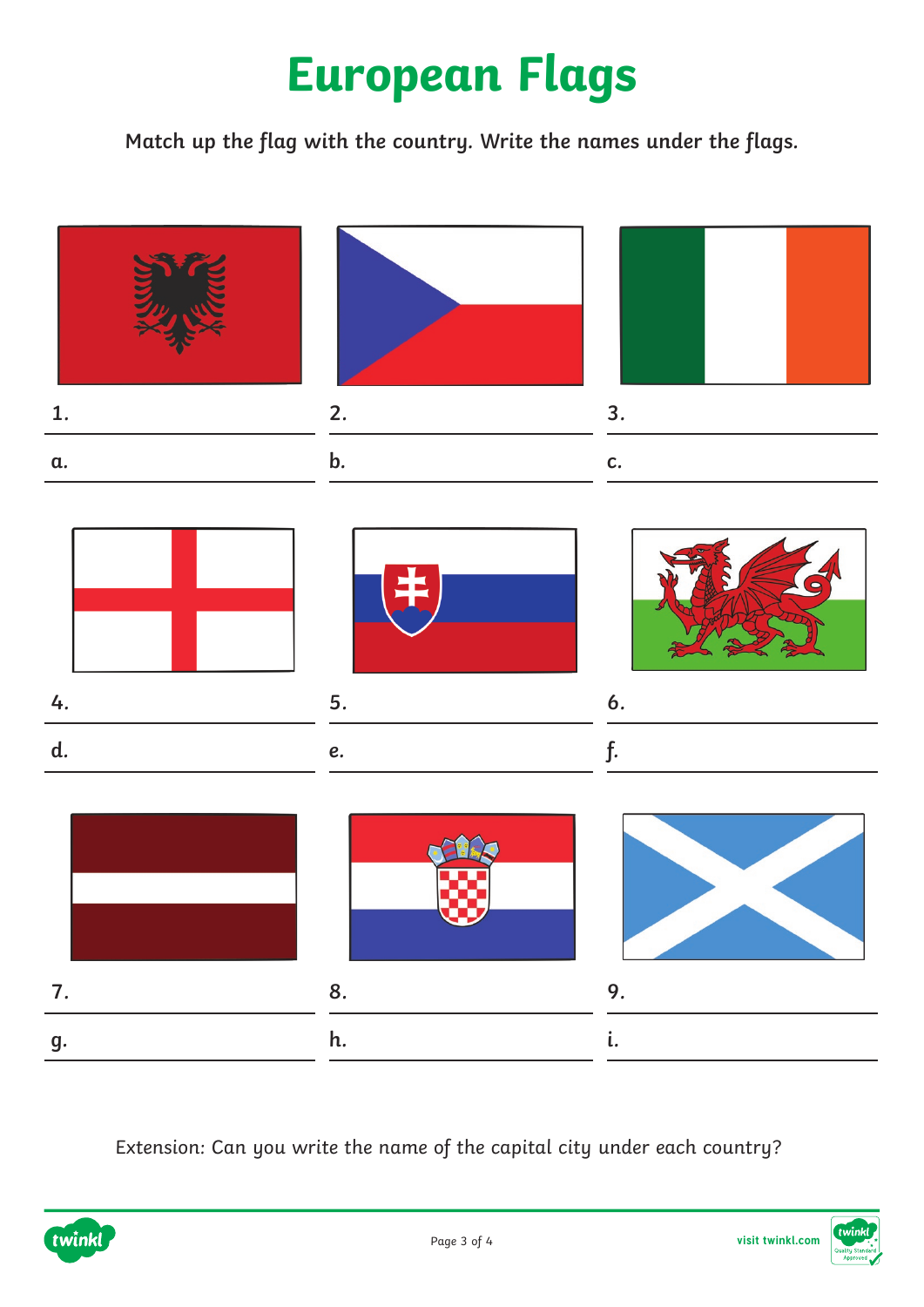**Match up the flag with the country. Write the names under the flags.**



Extension: Can you write the name of the capital city under each country?